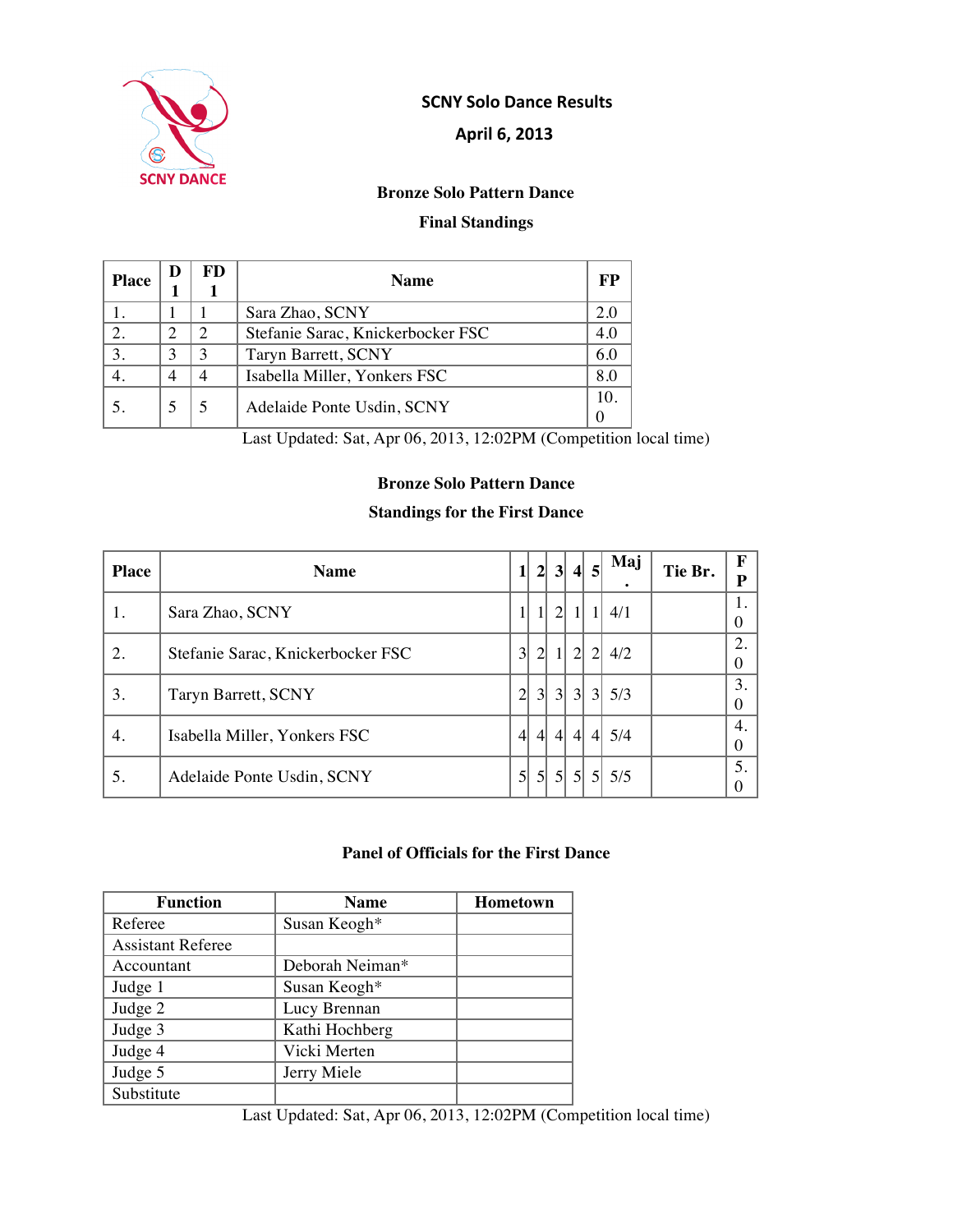#### **Bronze Solo Pattern Dance**

### **Standings for the First Final Round Dance**

| <b>Place</b> | <b>Name</b>                       | 11               | $\mathbf{2}$    |                 |              | 3 4 5             | Maj       | Tie Br. | F<br>P         |
|--------------|-----------------------------------|------------------|-----------------|-----------------|--------------|-------------------|-----------|---------|----------------|
| 1.           | Sara Zhao, SCNY                   |                  |                 |                 | $\mathbf{1}$ | 11                | 5/1       |         | 1.<br>$\Omega$ |
| 2.           | Stefanie Sarac, Knickerbocker FSC | $\overline{2}$   | $\overline{2}$  |                 |              |                   | 2 2 2 5/2 |         | 2.<br>$\Omega$ |
| 3.           | Taryn Barrett, SCNY               | $\vert 3 \vert$  | $\overline{4}$  | $\vert 3 \vert$ |              | $4 \vert 3 \vert$ | 3/3       |         | 3.<br>$\Omega$ |
| 4.           | Isabella Miller, Yonkers FSC      | $\left 4\right $ | $\overline{3}$  |                 |              | 4 3 5             | 4/4       |         | 4.<br>$\Omega$ |
| 5.           | Adelaide Ponte Usdin, SCNY        | $\mathcal{S}$    | $\mathfrak{sl}$ |                 |              |                   | 5 5 4 5/5 |         | 5.             |

#### **Panel of Officials for the First Final Round Dance**

| <b>Function</b>          | <b>Name</b>            | <b>Hometown</b> |
|--------------------------|------------------------|-----------------|
| Referee                  | Susan Keogh*           |                 |
| <b>Assistant Referee</b> |                        |                 |
| Accountant               | Deborah Neiman*        |                 |
| Judge 1                  | Susan Keogh*           |                 |
| Judge 2                  | Vicki Merten           |                 |
| Judge 3                  | Jerry Miele            |                 |
| Judge 4                  | Wendy Mlinar           |                 |
| Judge 5                  | <b>Shawn Rettstatt</b> |                 |
| Substitute               |                        |                 |

Last Updated: Sat, Apr 06, 2013, 12:02PM (Competition local time)

### **Gold Solo Pattern Dance**

### **Final Standings**

| <b>Place</b> | Ð | FD.            | <b>Name</b>                         | F<br>Р |
|--------------|---|----------------|-------------------------------------|--------|
|              | 2 |                | Bridie Myles, SCNY                  | 3      |
|              |   | $\overline{2}$ | Sarah Vadskjaer Grapek, Penguin FSC | 3      |
|              | 3 | 3              | Ashley Halstead, SCNY               | 6.     |

Last Updated: Sat, Apr 06, 2013, 12:37PM (Competition local time)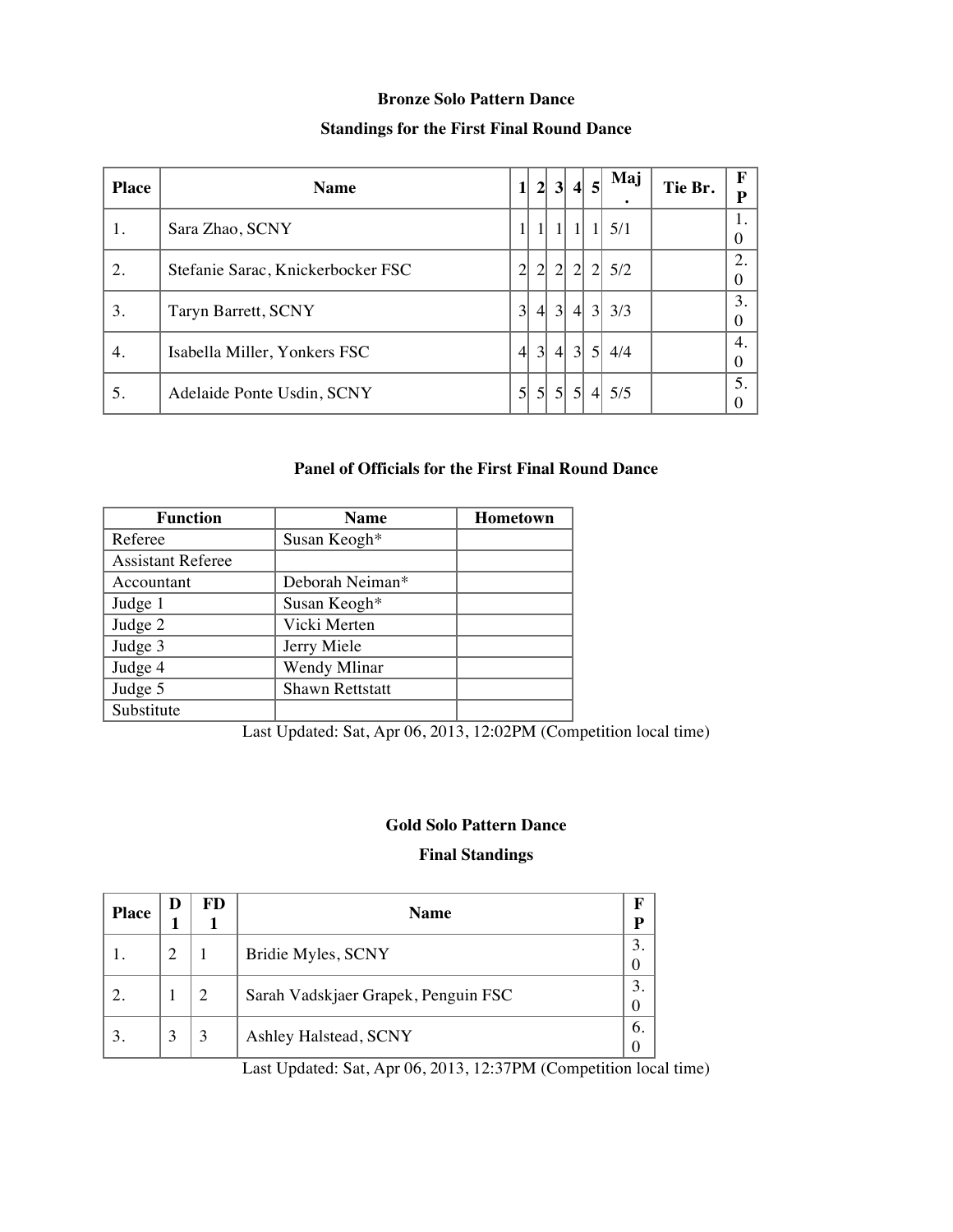#### **Gold Solo Pattern Dance**

### **Standings for the First Dance**

| <b>Place</b> | <b>Name</b>                         | $1\vert$       | 2 <sup>1</sup>  |                |                | 3 4 5    | Maj<br>$\bullet$ | Tie Br. | D        |
|--------------|-------------------------------------|----------------|-----------------|----------------|----------------|----------|------------------|---------|----------|
| 1.           | Sarah Vadskjaer Grapek, Penguin FSC | 3              |                 |                |                |          | 4/1              |         | . .<br>O |
| 2.           | Bridie Myles, SCNY                  |                | $\overline{2}$  | 2 <sup>1</sup> | 2 <sup>1</sup> |          | 3 4/2            |         | ◠<br>0   |
| 3.           | Ashley Halstead, SCNY               | $\overline{2}$ | $\vert 3 \vert$ |                | 3 3            | $2\vert$ | 5/3              |         | 3.       |

# **Panel of Officials for the First Dance**

| <b>Function</b>          | <b>Name</b>            | Hometown |
|--------------------------|------------------------|----------|
| Referee                  | <b>Shawn Rettstatt</b> |          |
| <b>Assistant Referee</b> |                        |          |
| Accountant               | Deborah Neiman*        |          |
| Judge 1                  | <b>Shawn Rettstatt</b> |          |
| Judge 2                  | Lucy Brennan           |          |
| Judge 3                  | Kathi Hochberg         |          |
| Judge 4                  | Vicki Merten           |          |
| Judge 5                  | Wendy Mlinar           |          |
| Substitute               |                        |          |

Last Updated: Sat, Apr 06, 2013, 12:37PM (Competition local time)

#### **Gold Solo Pattern Dance**

#### **Standings for the First Final Round Dance**

| <b>Place</b> | <b>Name</b>                         |                | $\mathbf{2}$   | 3 <sup>l</sup> | 4 5 | Maj<br>$\bullet$ | Tie Br. | $\mathbf{F}$<br>p |
|--------------|-------------------------------------|----------------|----------------|----------------|-----|------------------|---------|-------------------|
| 1.           | Bridie Myles, SCNY                  |                |                |                |     |                  |         | 1.<br>$\theta$    |
| 2.           | Sarah Vadskjaer Grapek, Penguin FSC |                |                |                |     | 5/2              |         | 2.<br>0           |
| 3.           | Ashley Halstead, SCNY               | 3 <sup>l</sup> | $\overline{3}$ | $\overline{3}$ |     | 5/3              |         | 3.<br>0           |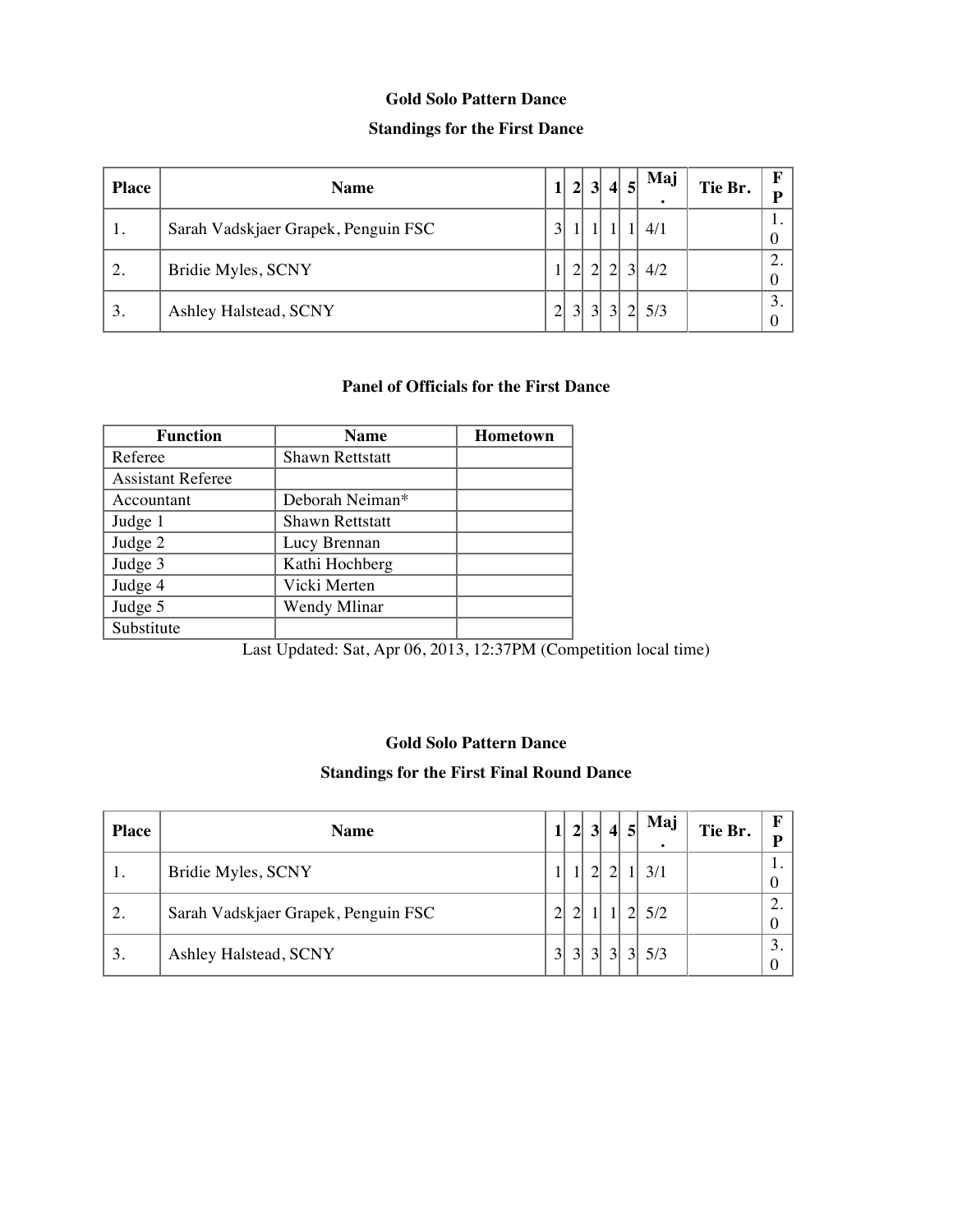# **Panel of Officials for the First Final Round Dance**

| <b>Function</b>          | <b>Name</b>            | <b>Hometown</b> |
|--------------------------|------------------------|-----------------|
| Referee                  | Jerry Miele            |                 |
| <b>Assistant Referee</b> |                        |                 |
| Accountant               | Deborah Neiman*        |                 |
| Judge 1                  | Jerry Miele            |                 |
| Judge 2                  | Lucy Brennan           |                 |
| Judge 3                  | Kathi Hochberg         |                 |
| Judge 4                  | Wendy Mlinar           |                 |
| Judge 5                  | <b>Shawn Rettstatt</b> |                 |
| Substitute               |                        |                 |

Last Updated: Sat, Apr 06, 2013, 12:37PM (Competition local time)

## **Intermediate Combined PD & FD**

### **Final Standings**

| <b>Place</b> |                |                |   | <b>Name</b>                      | FP        |
|--------------|----------------|----------------|---|----------------------------------|-----------|
|              |                | റ              |   | Simone Kim, North Jersey FSC     | 5.0       |
|              |                |                | ာ | Ilana Sedaka, SCNY               | 7.0       |
|              | 3              | $\overline{4}$ | 3 | Julie Neerhout, North Jersey FSC | 13.0      |
|              | $\overline{4}$ | っ              | 4 | Olivia Jebrine, SCNY             | 15.0      |
|              |                |                |   | Lucy Seavey, SCNY                | Withdrawn |

Last Updated: Sat, Apr 06, 2013, 03:01PM (Competition local time)

#### **Intermediate Combined PD & FD**

#### **Standings for the First Dance**

| <b>Place</b> | <b>Name</b>                      | 11               |                | 2 3              | $\vert$ 4        | $\vert$ 5        | Maj   | Tie Br.   | F<br>P               |
|--------------|----------------------------------|------------------|----------------|------------------|------------------|------------------|-------|-----------|----------------------|
| -1.          | Simone Kim, North Jersey FSC     | Ι.               | $\overline{2}$ | $\mathbf{1}$     |                  |                  | 4/1   |           | 1.<br>$\overline{0}$ |
| 2.           | Ilana Sedaka, SCNY               | $\overline{3}$   |                | $2\vert$         | <sup>2</sup>     | $\overline{2}$   | 4/2   |           | 2.<br>$\overline{0}$ |
| 3.           | Julie Neerhout, North Jersey FSC | $\left 4\right $ | 3 <sup>l</sup> | $\left 4\right $ | 3                |                  | 3 3/3 |           | 3.<br>$\overline{0}$ |
| 4.           | Olivia Jebrine, SCNY             | $\overline{2}$   | $\overline{4}$ | 3                | $\left  \right $ | $\left 4\right $ | 5/4   |           | 4.<br>$\overline{0}$ |
|              | Lucy Seavey, SCNY                |                  |                |                  |                  |                  |       | Withdrawn |                      |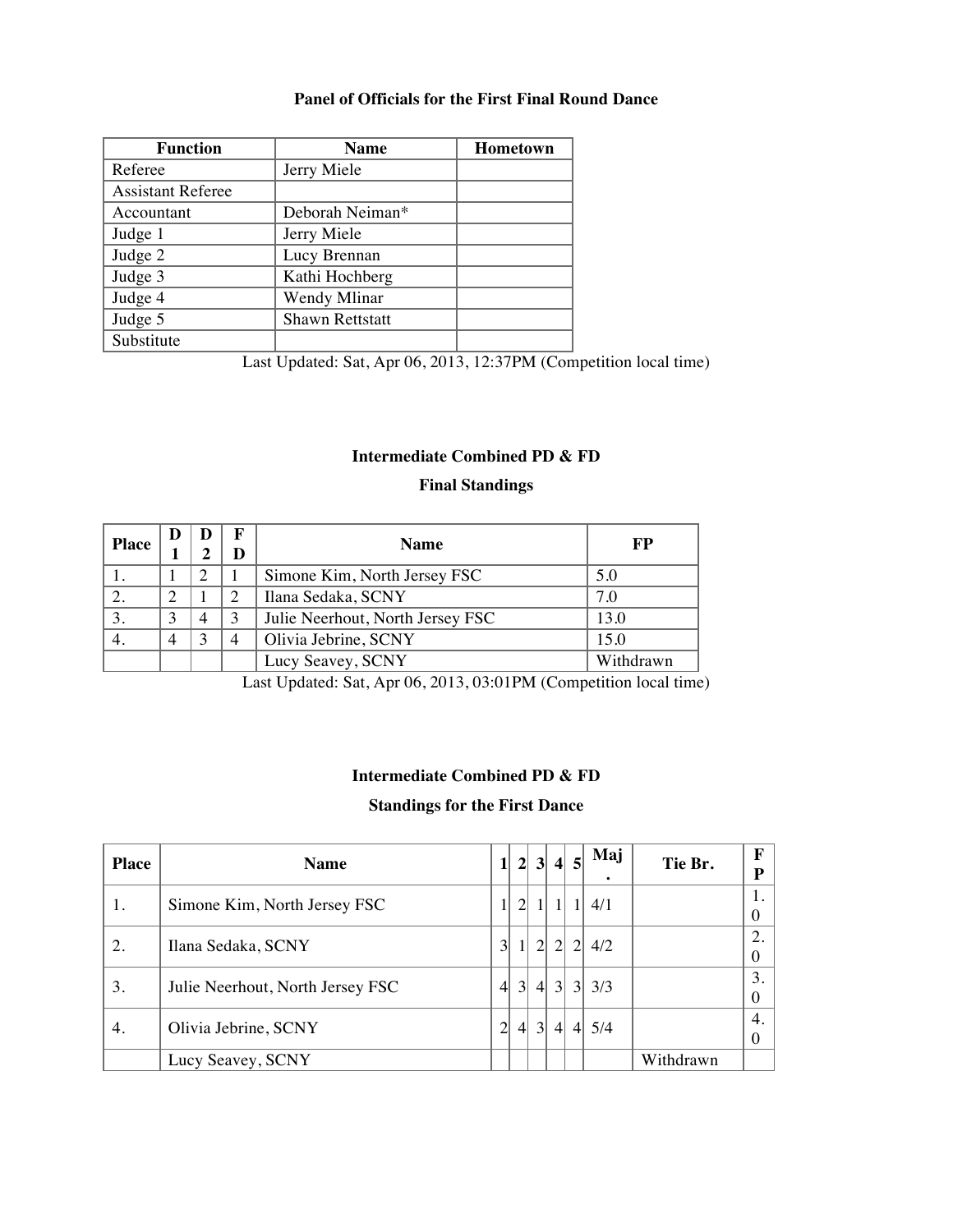#### **Panel of Officials for the First Dance**

| <b>Function</b>          | <b>Name</b>     | <b>Hometown</b> |
|--------------------------|-----------------|-----------------|
| Referee                  | Susan Keogh*    |                 |
| <b>Assistant Referee</b> |                 |                 |
| Accountant               | Deborah Neiman* |                 |
| Judge 1                  | Susan Keogh*    |                 |
| Judge 2                  | Lucy Brennan    |                 |
| Judge 3                  | Vicki Merten    |                 |
| Judge 4                  | Jerry Miele     |                 |
| Judge 5                  | Wendy Mlinar    |                 |
| Substitute               |                 |                 |

Last Updated: Sat, Apr 06, 2013, 03:01PM (Competition local time)

### **Intermediate Combined PD & FD**

#### **Standings for the Second Dance**

| <b>Place</b> | <b>Name</b>                      | 1              | $\mathbf{2}$    | 3                | $\vert 4 \vert$  | 5              | Maj<br>٠ | Tie Br.   | $\mathbf F$<br>P       |
|--------------|----------------------------------|----------------|-----------------|------------------|------------------|----------------|----------|-----------|------------------------|
|              | Ilana Sedaka, SCNY               | $\overline{3}$ |                 |                  |                  |                | 4/1      |           | 1.<br>$\theta$         |
| 2.           | Simone Kim, North Jersey FSC     |                | $\overline{2}$  | $\vert$ 2        | $\vert$ 2        | 3              | 4/2      |           | 2.<br>$\theta$         |
| 3.           | Olivia Jebrine, SCNY             | $\overline{2}$ | $\overline{4}$  | $\vert$ 3        | $\vert$ 3        | $\sqrt{2}$     | 4/3      |           | 3.<br>$\boldsymbol{0}$ |
| 4.           | Julie Neerhout, North Jersey FSC | $\overline{4}$ | $\vert 3 \vert$ | $\left 4\right $ | $\left 4\right $ | $\overline{4}$ | 5/4      |           | 4.<br>$\theta$         |
|              | Lucy Seavey, SCNY                |                |                 |                  |                  |                |          | Withdrawn |                        |

### **Panel of Officials for the Second Dance**

| <b>Function</b>          | <b>Name</b>            | <b>Hometown</b> |
|--------------------------|------------------------|-----------------|
| Referee                  | <b>Shawn Rettstatt</b> |                 |
| <b>Assistant Referee</b> |                        |                 |
| Accountant               | Deborah Neiman*        |                 |
| Judge 1                  | <b>Shawn Rettstatt</b> |                 |
| Judge 2                  | Lucy Brennan           |                 |
| Judge 3                  | Kathi Hochberg         |                 |
| Judge 4                  | Vicki Merten           |                 |
| Judge 5                  | Jerry Miele            |                 |
| Substitute               |                        |                 |

Last Updated: Sat, Apr 06, 2013, 03:01PM (Competition local time)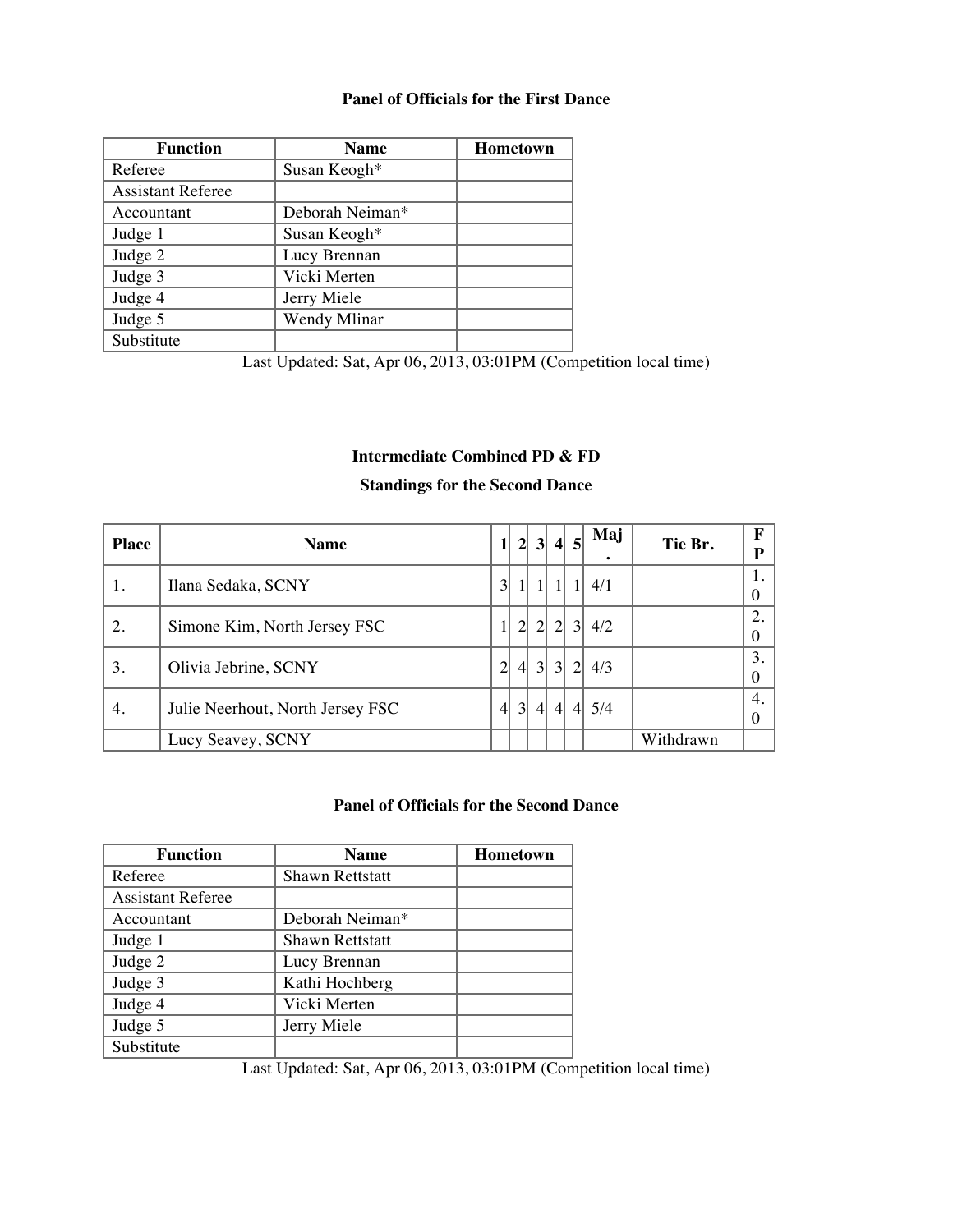# **Intermediate Combined PD & FD**

# **Standings for the Free Dance**

| <b>Place</b> | <b>Name</b>                      |                |                  |                |                | 2 3 4 5       | Maj   | Tie Br.   | F<br>D         |
|--------------|----------------------------------|----------------|------------------|----------------|----------------|---------------|-------|-----------|----------------|
| 1.           | Simone Kim, North Jersey FSC     |                | $\overline{2}$   |                |                |               | 4/1   |           | 2.<br>$\Omega$ |
| 2.           | Ilana Sedaka, SCNY               | $\overline{2}$ |                  |                |                | 2 2 3         | 4/2   |           | 4.<br>$\theta$ |
| 3.           | Julie Neerhout, North Jersey FSC | $\overline{3}$ | $\left 4\right $ |                | 3 3            |               | 4 3/3 |           | 6.<br>$\Omega$ |
| 4.           | Olivia Jebrine, SCNY             | $\overline{4}$ | $\overline{3}$   | $\overline{4}$ | $\overline{4}$ | $\mathcal{D}$ | 5/4   |           | 8.<br>$\Omega$ |
|              | Lucy Seavey, SCNY                |                |                  |                |                |               |       | Withdrawn |                |

### **Panel of Officials for the Free Dance**

| <b>Function</b>          | <b>Name</b>     | <b>Hometown</b> |
|--------------------------|-----------------|-----------------|
| Referee                  | Susan Keogh*    |                 |
| <b>Assistant Referee</b> |                 |                 |
| Accountant               | Deborah Neiman* |                 |
| Judge 1                  | Lucy Brennan    |                 |
| Judge 2                  | Kathi Hochberg  |                 |
| Judge 3                  | Vicki Merten    |                 |
| Judge 4                  | Wendy Mlinar    |                 |
| Judge 5                  | Shawn Rettstatt |                 |
| Substitute               |                 |                 |

Last Updated: Sat, Apr 06, 2013, 03:01PM (Competition local time)

### **Junior Combined PD & FD**

#### **Final Standings**

| <b>Place</b> |  | Name                         |  |
|--------------|--|------------------------------|--|
|              |  | Sarah V. Grapek, Penguin FSC |  |

Last Updated: Sat, Apr 06, 2013, 03:20PM (Competition local time)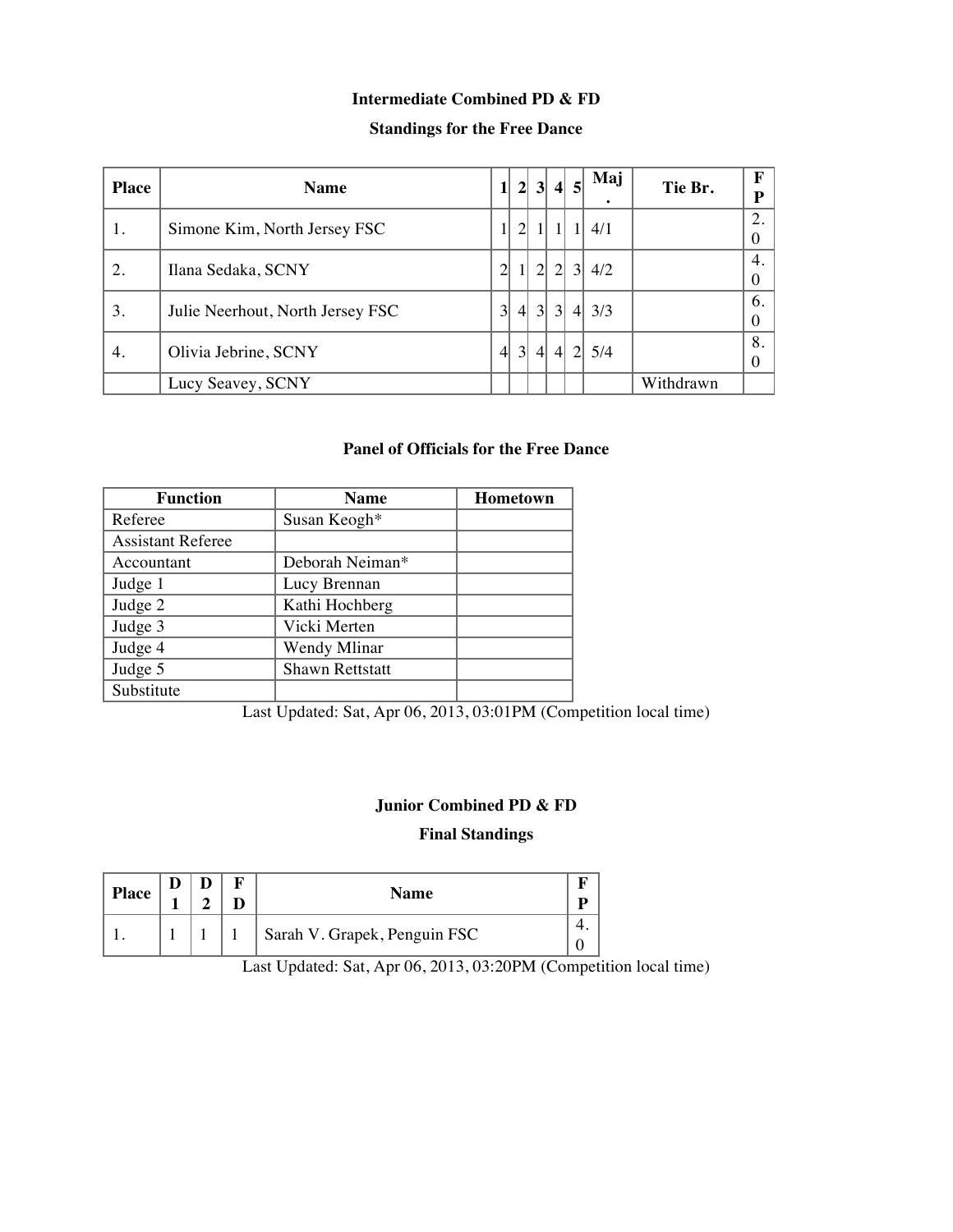### **Junior Combined PD & FD**

#### **Standings for the First Dance**

| <b>Place</b> | Name                         |  | .J. | Ε | Maj | Tie Br. | Б<br>n |
|--------------|------------------------------|--|-----|---|-----|---------|--------|
|              | Sarah V. Grapek, Penguin FSC |  |     |   |     |         | . .    |

#### **Panel of Officials for the First Dance**

| Function                 | <b>Name</b>     | <b>Hometown</b> |
|--------------------------|-----------------|-----------------|
| Referee                  | Susan Keogh*    |                 |
| <b>Assistant Referee</b> |                 |                 |
| Accountant               | Deborah Neiman* |                 |
| Judge 1                  | Susan Keogh*    |                 |
| Judge 2                  | Lucy Brennan    |                 |
| Judge 3                  | Vicki Merten    |                 |
| Judge 4                  | Jerry Miele     |                 |
| Judge 5                  | Wendy Mlinar    |                 |
| Substitute               |                 |                 |

Last Updated: Sat, Apr 06, 2013, 03:20PM (Competition local time)

### **Junior Combined PD & FD**

### **Standings for the Second Dance**

| <b>Place</b> | Name                         |  | J. |  | Maj<br>$\bullet$ | Tie Br. | ю<br>D |
|--------------|------------------------------|--|----|--|------------------|---------|--------|
| . .          | Sarah V. Grapek, Penguin FSC |  |    |  |                  |         |        |

#### **Panel of Officials for the Second Dance**

| <b>Function</b>          | <b>Name</b>            | <b>Hometown</b> |
|--------------------------|------------------------|-----------------|
| Referee                  | <b>Shawn Rettstatt</b> |                 |
| <b>Assistant Referee</b> |                        |                 |
| Accountant               | Deborah Neiman*        |                 |
| Judge 1                  | <b>Shawn Rettstatt</b> |                 |
| Judge 2                  | Lucy Brennan           |                 |
| Judge 3                  | Kathi Hochberg         |                 |
| Judge 4                  | Vicki Merten           |                 |
| Judge 5                  | Jerry Miele            |                 |
| Substitute               |                        |                 |

Last Updated: Sat, Apr 06, 2013, 03:20PM (Competition local time)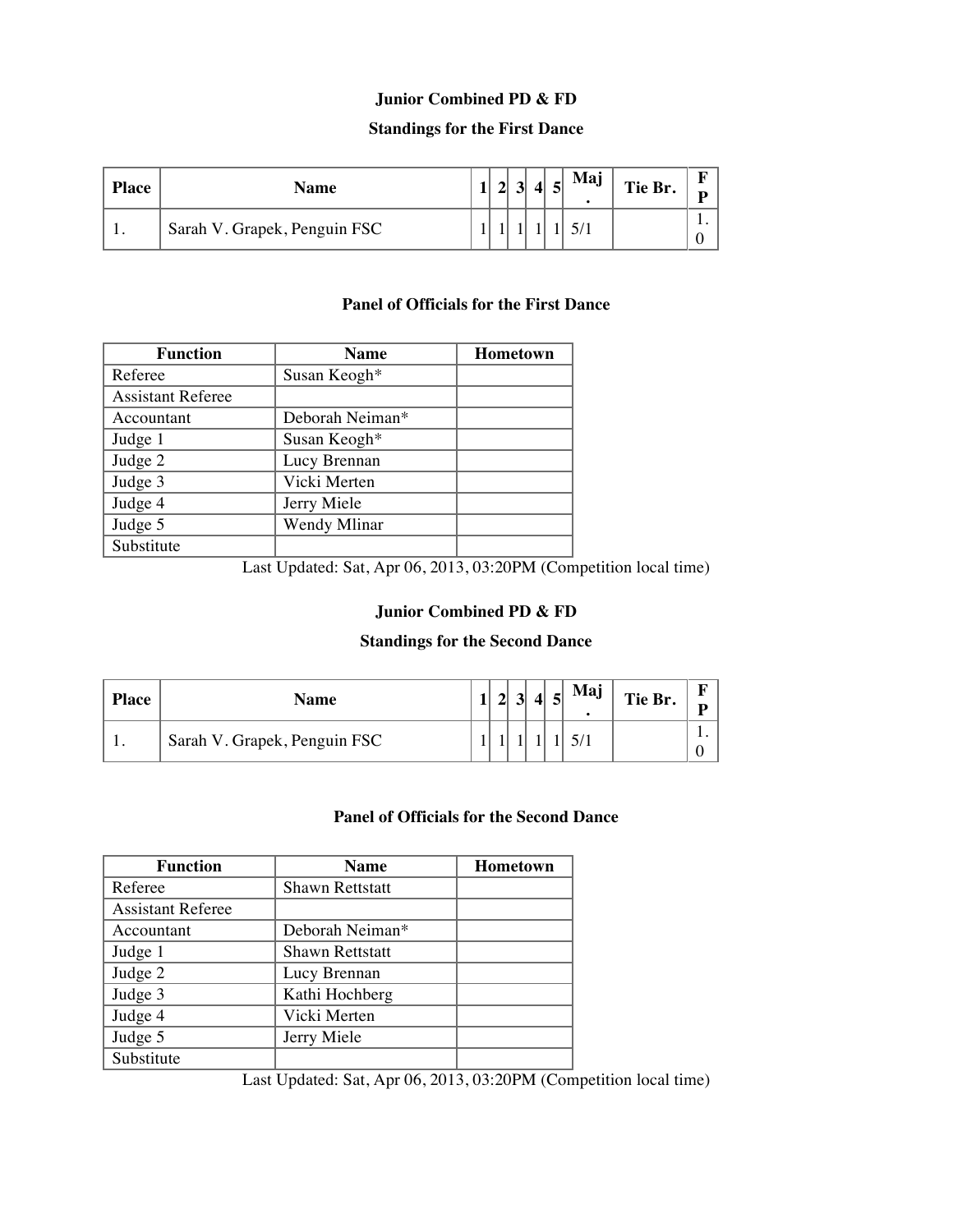### **Junior Combined PD & FD**

#### **Standings for the Free Dance**

| <b>Place</b> | Name                         |  |  | Maj | Tie Br. | ш<br>n |
|--------------|------------------------------|--|--|-----|---------|--------|
| . .          | Sarah V. Grapek, Penguin FSC |  |  |     |         | ـ _    |

#### **Panel of Officials for the Free Dance**

| <b>Function</b>          | <b>Name</b>            | Hometown |
|--------------------------|------------------------|----------|
| Referee                  | Susan Keogh*           |          |
| <b>Assistant Referee</b> |                        |          |
| Accountant               | Deborah Neiman*        |          |
| Judge 1                  | Lucy Brennan           |          |
| Judge 2                  | Kathi Hochberg         |          |
| Judge 3                  | Vicki Merten           |          |
| Judge 4                  | Wendy Mlinar           |          |
| Judge 5                  | <b>Shawn Rettstatt</b> |          |
| Substitute               |                        |          |

Last Updated: Sat, Apr 06, 2013, 03:20PM (Competition local time)

### **Juvenile Combined PD & FD**

#### **Final Standings**

| <b>Place</b> |   | σ |                | <b>Name</b>          | FP |
|--------------|---|---|----------------|----------------------|----|
|              |   |   |                | Sara Zhao, SCNY      |    |
|              | 3 | 3 | $\overline{2}$ | Taryn Barrett, SCNY  |    |
|              | ↑ | 2 |                | Gillian Presto, SCNY | 10 |

Last Updated: Sat, Apr 06, 2013, 02:43PM (Competition local time)

### **Juvenile Combined PD & FD**

#### **Standings for the First Dance**

| <b>Place</b> | <b>Name</b>          | $\overline{2}$ |                |           | 3 4 5           | Maj | Tie Br. | F<br>p |
|--------------|----------------------|----------------|----------------|-----------|-----------------|-----|---------|--------|
|              | Sara Zhao, SCNY      |                |                |           |                 | 5/1 |         |        |
| 2.           | Gillian Presto, SCNY | $\overline{3}$ | $\overline{2}$ |           | $\mathfrak{D}$  | 4/2 |         |        |
| 3.           | Taryn Barrett, SCNY  | $\overline{2}$ | 3 <sup>l</sup> | $\vert$ 3 | $\vert 3 \vert$ | 5/3 |         |        |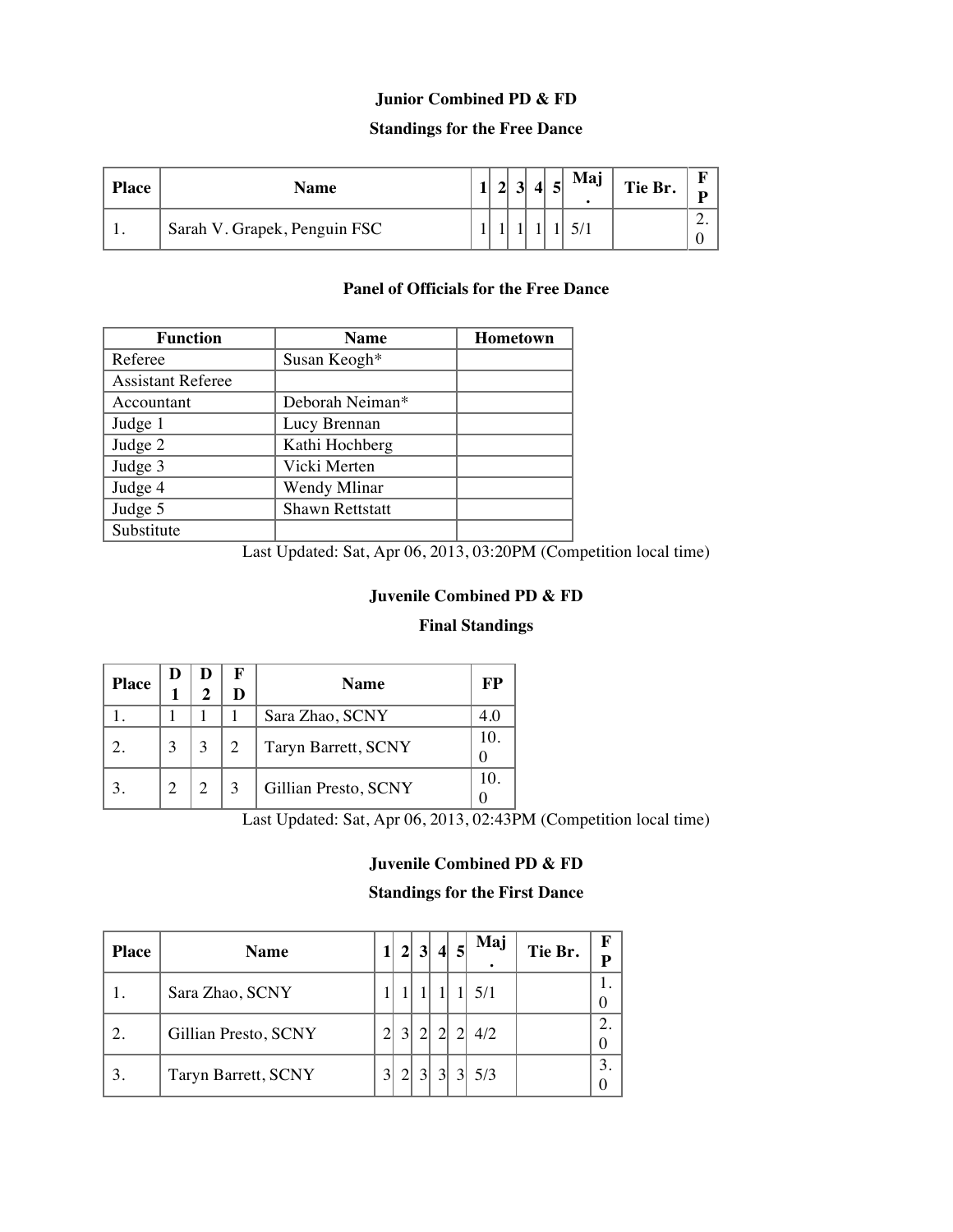#### **Panel of Officials for the First Dance**

| <b>Function</b>          | <b>Name</b>     | <b>Hometown</b> |
|--------------------------|-----------------|-----------------|
| Referee                  | Susan Keogh*    |                 |
| <b>Assistant Referee</b> |                 |                 |
| Accountant               | Deborah Neiman* |                 |
| Judge 1                  | Susan Keogh*    |                 |
| Judge 2                  | Lucy Brennan    |                 |
| Judge 3                  | Vicki Merten    |                 |
| Judge 4                  | Jerry Miele     |                 |
| Judge 5                  | Wendy Mlinar    |                 |
| Substitute               |                 |                 |

Last Updated: Sat, Apr 06, 2013, 02:43PM (Competition local time)

### **Juvenile Combined PD & FD**

#### **Standings for the Second Dance**

| <b>Place</b> | <b>Name</b>          |                | 2 3            | $\vert$ 4       | -51 | Maj | Tie Br. | F |
|--------------|----------------------|----------------|----------------|-----------------|-----|-----|---------|---|
|              | Sara Zhao, SCNY      |                |                |                 |     | 5/1 |         |   |
| 2.           | Gillian Presto, SCNY | $\overline{2}$ | 3 <sup>1</sup> | $\overline{2}$  |     | 3/2 |         |   |
| 3.           | Taryn Barrett, SCNY  | $\frac{3}{2}$  | $\overline{2}$ | $\vert 3 \vert$ |     | 5/3 |         | ⌒ |

### **Panel of Officials for the Second Dance**

| <b>Function</b>          | <b>Name</b>            | <b>Hometown</b> |
|--------------------------|------------------------|-----------------|
| Referee                  | <b>Shawn Rettstatt</b> |                 |
| <b>Assistant Referee</b> |                        |                 |
| Accountant               | Deborah Neiman*        |                 |
| Judge 1                  | <b>Shawn Rettstatt</b> |                 |
| Judge 2                  | Lucy Brennan           |                 |
| Judge 3                  | Kathi Hochberg         |                 |
| Judge 4                  | Vicki Merten           |                 |
| Judge 5                  | Jerry Miele            |                 |
| Substitute               |                        |                 |

Last Updated: Sat, Apr 06, 2013, 02:43PM (Competition local time)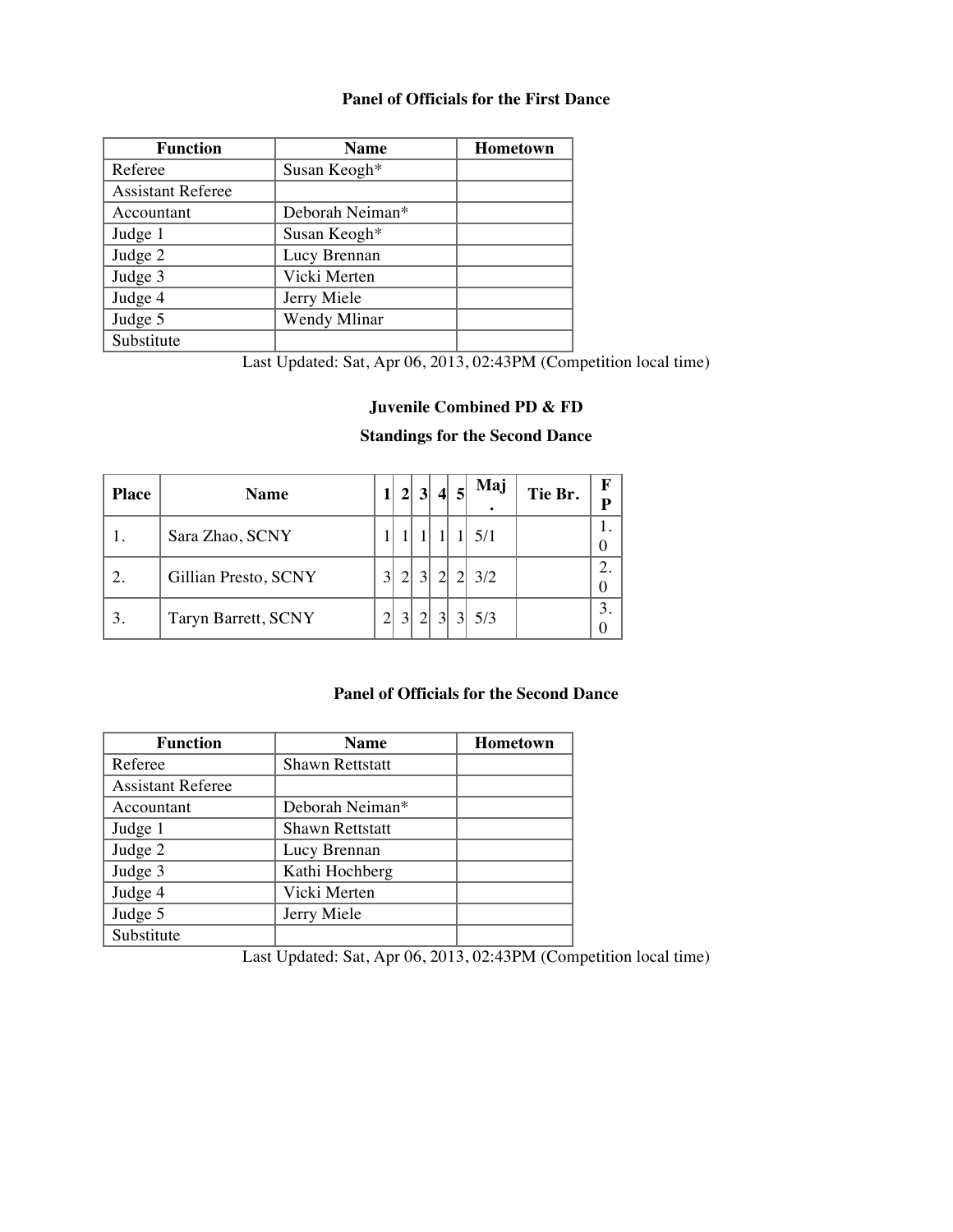#### **Juvenile Combined PD & FD**

# **Standings for the Free Dance**

| <b>Place</b>                | <b>Name</b>          |              | 2 3            | $\vert$ 4       | Maj   | Tie Br. | F |
|-----------------------------|----------------------|--------------|----------------|-----------------|-------|---------|---|
|                             | Sara Zhao, SCNY      |              |                |                 | 5/1   |         |   |
| $\mathcal{D}_{\mathcal{L}}$ | Taryn Barrett, SCNY  |              | $\overline{2}$ | $\vert 3 \vert$ | 3 3/2 |         |   |
|                             | Gillian Presto, SCNY | $\mathbf{a}$ | $\overline{3}$ | $\overline{2}$  | 5/3   |         |   |

# **Panel of Officials for the Free Dance**

| <b>Function</b>          | <b>Name</b>            | Hometown |
|--------------------------|------------------------|----------|
| Referee                  | Susan Keogh*           |          |
| <b>Assistant Referee</b> |                        |          |
| Accountant               | Deborah Neiman*        |          |
| Judge 1                  | Lucy Brennan           |          |
| Judge 2                  | Kathi Hochberg         |          |
| Judge 3                  | Vicki Merten           |          |
| Judge 4                  | Wendy Mlinar           |          |
| Judge 5                  | <b>Shawn Rettstatt</b> |          |
| Substitute               |                        |          |

Last Updated: Sat, Apr 06, 2013, 02:43PM (Competition local time)

#### **Novice Combined PD & FD**

#### **Final Standings**

| <b>Place</b> |  | <b>Name</b>                  | FP        |
|--------------|--|------------------------------|-----------|
|              |  | Maxine Stern, SCNY           | 6.0       |
|              |  | Danielle Vaamonde, SCNY      | 8.0       |
|              |  | Anna Berghuis, Baltimore FSC | 10.0      |
|              |  | Jennifer Hsu, SCNY           | Withdrawn |

Last Updated: Sat, Apr 06, 2013, 03:17PM (Competition local time)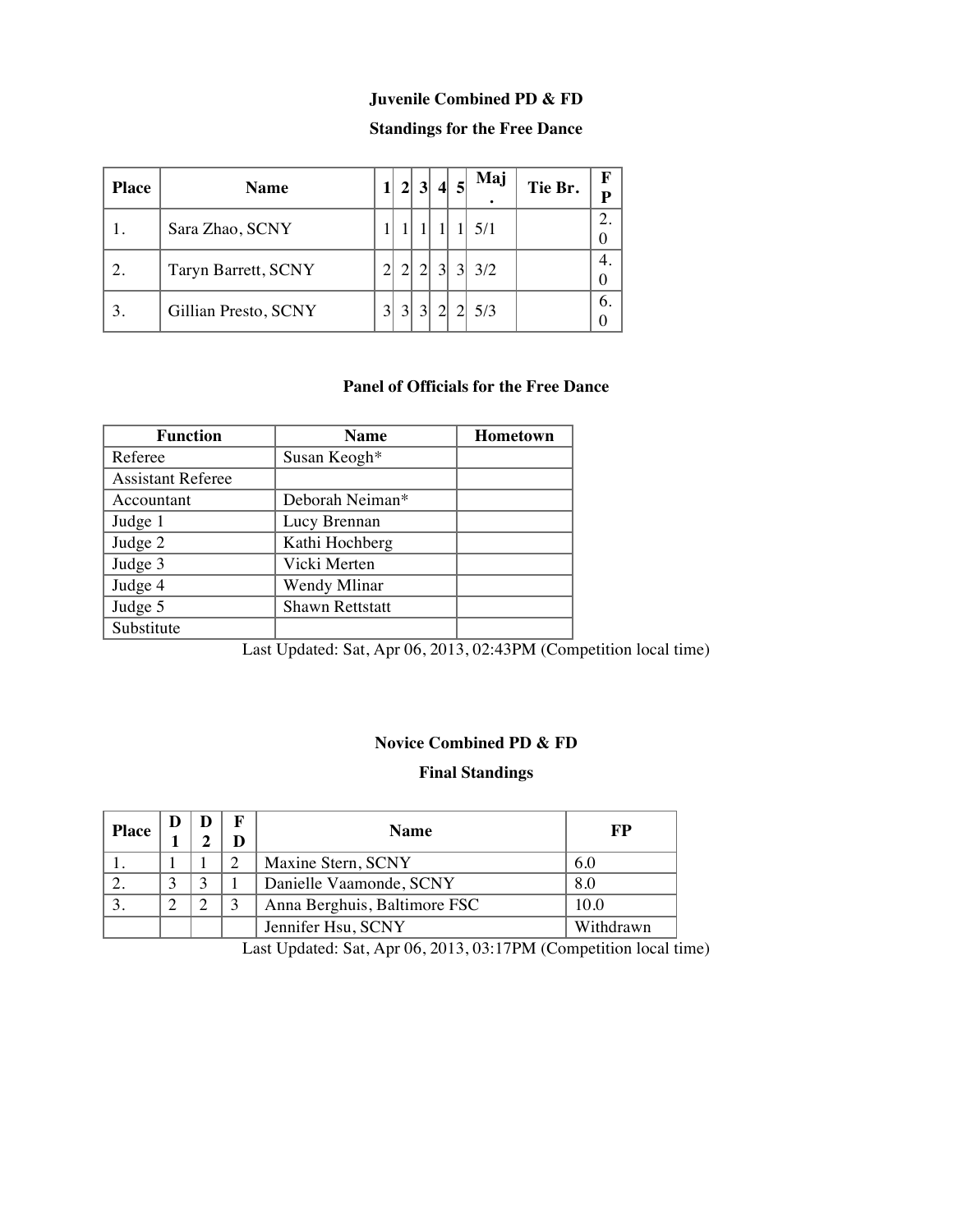### **Novice Combined PD & FD**

# **Standings for the First Dance**

| <b>Place</b> | <b>Name</b>                  |                |                |                | 2 3 4          |                | Maj   | Tie Br.   | F<br>D  |
|--------------|------------------------------|----------------|----------------|----------------|----------------|----------------|-------|-----------|---------|
|              | Maxine Stern, SCNY           |                | 2 <sub>1</sub> |                |                |                | 3/1   |           |         |
| 2.           | Anna Berghuis, Baltimore FSC | $\overline{2}$ | $\overline{3}$ |                | $\overline{3}$ |                | 2 3/2 |           | ◠       |
| 3.           | Danielle Vaamonde, SCNY      | 3 <sup>1</sup> |                | 3 <sup>l</sup> | $\mathcal{D}$  | 3 <sup>l</sup> | 5/3   |           | 3.<br>0 |
|              | Jennifer Hsu, SCNY           |                |                |                |                |                |       | Withdrawn |         |

#### **Panel of Officials for the First Dance**

| <b>Function</b>          | <b>Name</b>     | <b>Hometown</b> |
|--------------------------|-----------------|-----------------|
| Referee                  | Susan Keogh*    |                 |
| <b>Assistant Referee</b> |                 |                 |
| Accountant               | Deborah Neiman* |                 |
| Judge 1                  | Susan Keogh*    |                 |
| Judge 2                  | Lucy Brennan    |                 |
| Judge 3                  | Vicki Merten    |                 |
| Judge 4                  | Jerry Miele     |                 |
| Judge 5                  | Wendy Mlinar    |                 |
| Substitute               |                 |                 |

Last Updated: Sat, Apr 06, 2013, 03:17PM (Competition local time)

### **Novice Combined PD & FD**

### **Standings for the Second Dance**

| <b>Place</b> | <b>Name</b>                  |                | 2 <sup>1</sup>  | 3              | $\vert$       |               | Maj<br>٠ | Tie Br.   | $\mathbf F$<br>P       |
|--------------|------------------------------|----------------|-----------------|----------------|---------------|---------------|----------|-----------|------------------------|
|              | Maxine Stern, SCNY           |                |                 |                |               |               | 5/1      |           | $\theta$               |
| 2.           | Anna Berghuis, Baltimore FSC | 3 <sup>l</sup> | $\overline{2}$  | $\mathcal{D}$  |               |               | 4/2      |           | 2.<br>$\boldsymbol{0}$ |
| 3.           | Danielle Vaamonde, SCNY      | 2 <sub>1</sub> | $\vert 3 \vert$ | $\overline{3}$ | $\mathcal{R}$ | $\frac{3}{2}$ | 5/3      |           | 3.<br>$\theta$         |
|              | Jennifer Hsu, SCNY           |                |                 |                |               |               |          | Withdrawn |                        |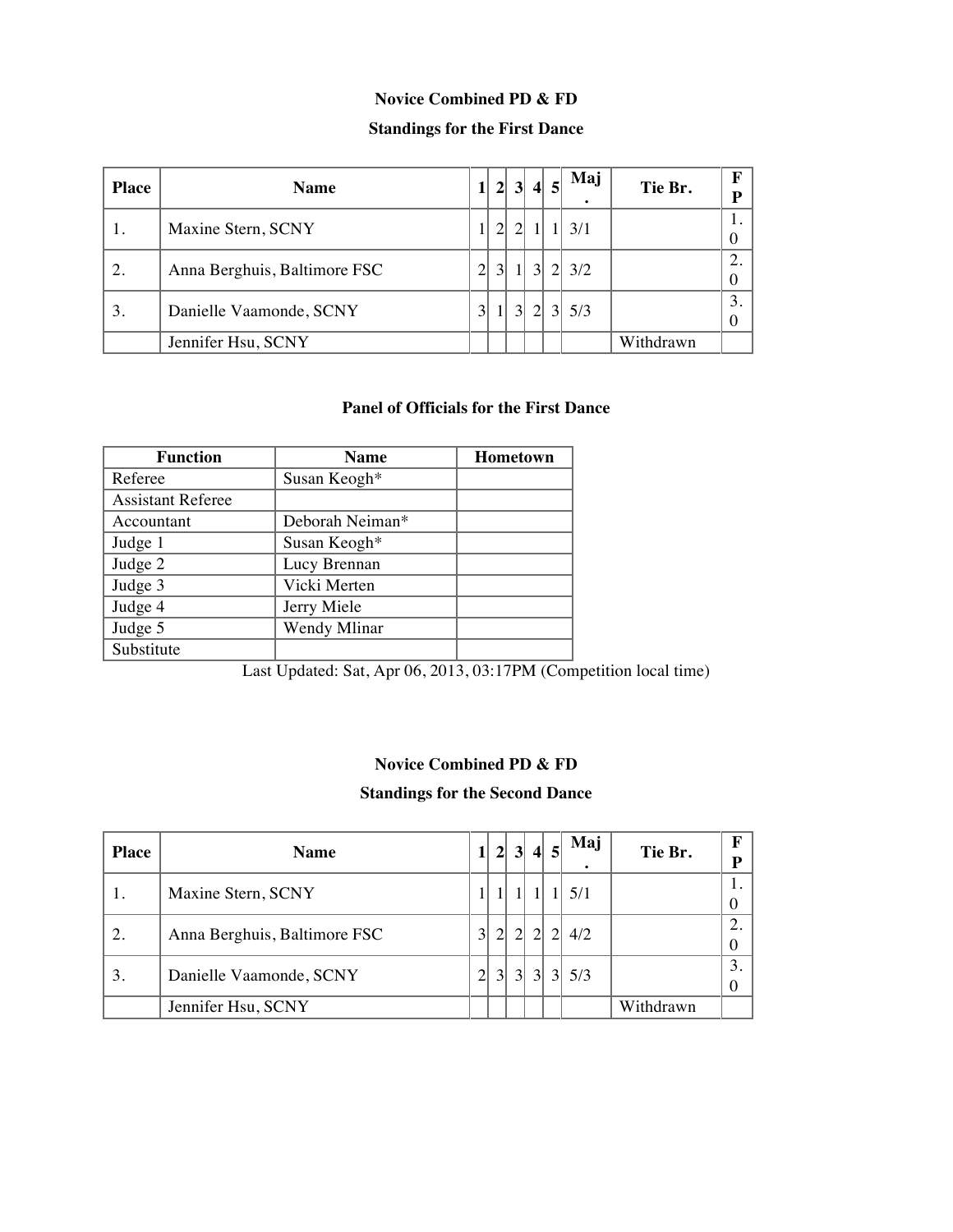#### **Panel of Officials for the Second Dance**

| <b>Function</b>          | <b>Name</b>            | Hometown |
|--------------------------|------------------------|----------|
| Referee                  | <b>Shawn Rettstatt</b> |          |
| <b>Assistant Referee</b> |                        |          |
| Accountant               | Deborah Neiman*        |          |
| Judge 1                  | <b>Shawn Rettstatt</b> |          |
| Judge 2                  | Lucy Brennan           |          |
| Judge 3                  | Kathi Hochberg         |          |
| Judge 4                  | Vicki Merten           |          |
| Judge 5                  | Jerry Miele            |          |
| Substitute               |                        |          |

Last Updated: Sat, Apr 06, 2013, 03:17PM (Competition local time)

# **Novice Combined PD & FD**

### **Standings for the Free Dance**

| <b>Place</b> | <b>Name</b>                  | 1 <sup>1</sup> |                 |                 | 2 3 4 |                | Maj<br>٠ | Tie Br.   | $\mathbf F$<br>P |
|--------------|------------------------------|----------------|-----------------|-----------------|-------|----------------|----------|-----------|------------------|
| 1.           | Danielle Vaamonde, SCNY      | $\overline{2}$ |                 |                 |       |                | 3/1      |           | 2.<br>$\theta$   |
| 2.           | Maxine Stern, SCNY           |                | 2 <sub>l</sub>  | $\mathcal{D}$   |       |                | 5/2      |           | 4.<br>$\theta$   |
| 3.           | Anna Berghuis, Baltimore FSC | 3 <sup>l</sup> | $\vert 3 \vert$ | $\vert 3 \vert$ | 3     | 3 <sup>l</sup> | 5/3      |           | 6.<br>$\theta$   |
|              | Jennifer Hsu, SCNY           |                |                 |                 |       |                |          | Withdrawn |                  |

# **Panel of Officials for the Free Dance**

| <b>Function</b>          | <b>Name</b>            | <b>Hometown</b> |
|--------------------------|------------------------|-----------------|
| Referee                  | Susan Keogh*           |                 |
| <b>Assistant Referee</b> |                        |                 |
| Accountant               | Deborah Neiman*        |                 |
| Judge 1                  | Lucy Brennan           |                 |
| Judge 2                  | Kathi Hochberg         |                 |
| Judge 3                  | Vicki Merten           |                 |
| Judge 4                  | Wendy Mlinar           |                 |
| Judge 5                  | <b>Shawn Rettstatt</b> |                 |
| Substitute               |                        |                 |

Last Updated: Sat, Apr 06, 2013, 03:17PM (Competition local time)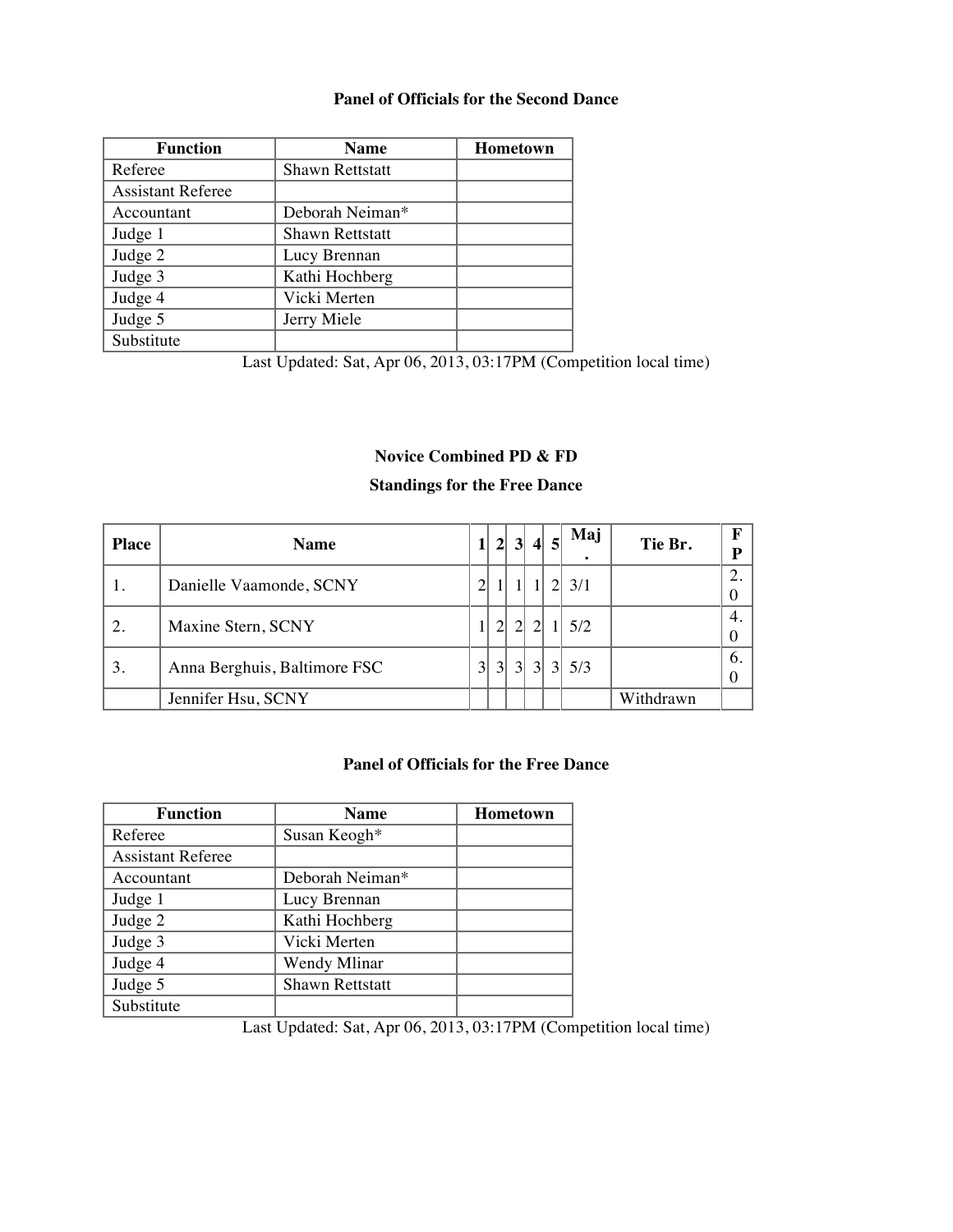#### **Pre Bronze Solo Pattern Dance**

### **Final Standings**

| <b>Place</b> | D | FD | <b>Name</b>                  |  |
|--------------|---|----|------------------------------|--|
|              |   |    | Emily Chang, Garden State SC |  |
|              |   |    | Judey DaRos, Yonkers FSC     |  |
|              |   |    | Caitriona Curry, Yonkers FSC |  |

Last Updated: Sat, Apr 06, 2013, 11:49AM (Competition local time)

# **Pre Bronze Solo Pattern Dance**

# **Standings for the First Dance**

| <b>Place</b> | <b>Name</b>                  | 2 <sup>1</sup>  | $\vert 3 \vert$ |                | 4 5 | Maj | Tie Br. | F<br>P                     |
|--------------|------------------------------|-----------------|-----------------|----------------|-----|-----|---------|----------------------------|
|              | Emily Chang, Garden State SC |                 |                 |                |     |     |         | $\theta$                   |
| 2.           | Judey DaRos, Yonkers FSC     |                 |                 |                |     | 4/2 |         | $\overline{2}$<br>$\theta$ |
| 3.           | Caitriona Curry, Yonkers FSC | $\vert 3 \vert$ | 3 <sup>l</sup>  | $\overline{3}$ |     | 5/3 |         | 3.                         |

### **Panel of Officials for the First Dance**

| <b>Function</b>          | <b>Name</b>     | <b>Hometown</b> |
|--------------------------|-----------------|-----------------|
| Referee                  | Susan Keogh*    |                 |
| <b>Assistant Referee</b> |                 |                 |
| Accountant               | Deborah Neiman* |                 |
| Judge 1                  | Susan Keogh*    |                 |
| Judge 2                  | Lucy Brennan    |                 |
| Judge 3                  | Kathi Hochberg  |                 |
| Judge 4                  | Vicki Merten    |                 |
| Judge 5                  | Jerry Miele     |                 |
| Substitute               |                 |                 |

Last Updated: Sat, Apr 06, 2013, 11:49AM (Competition local time)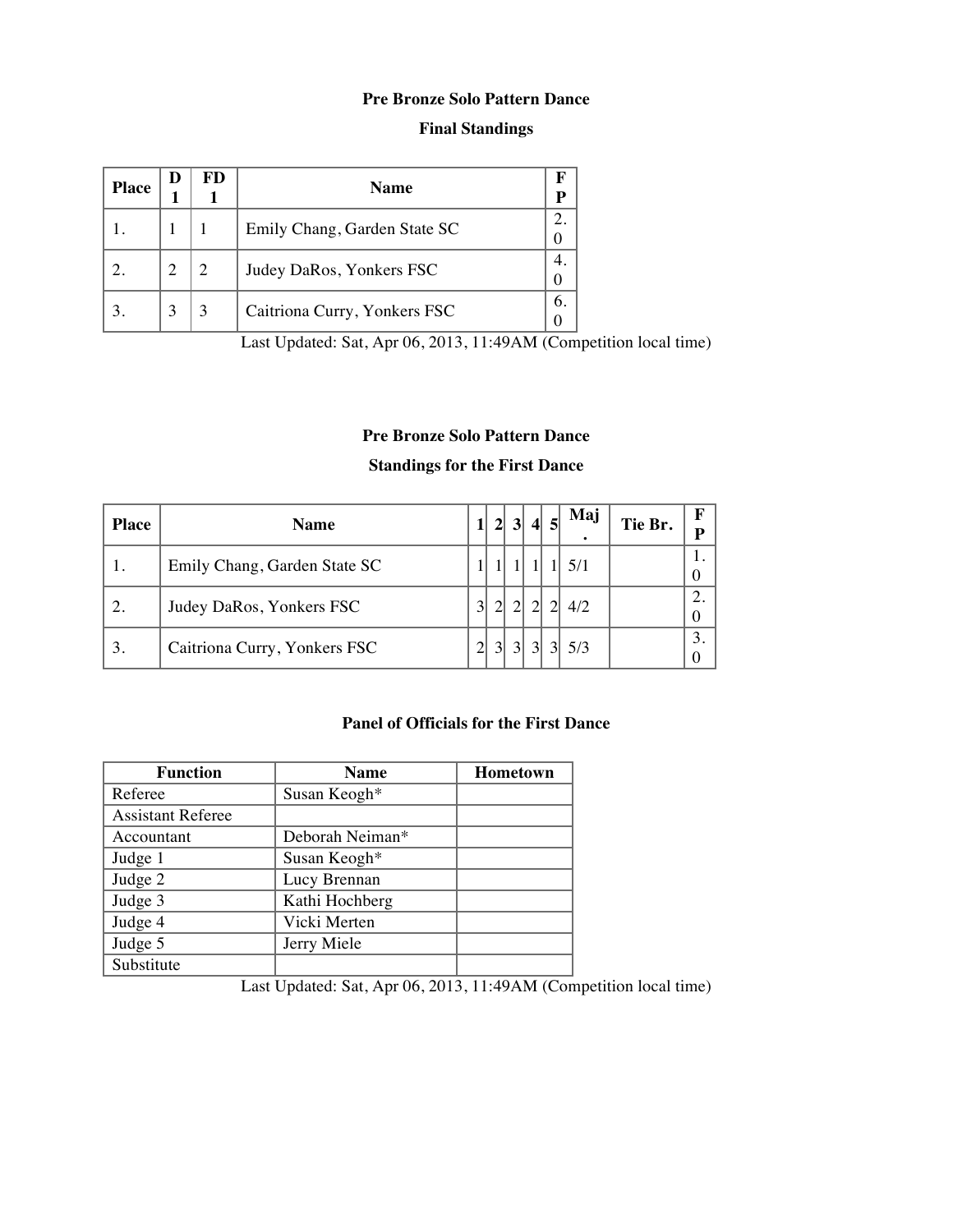#### **Pre Bronze Solo Pattern Dance**

### **Standings for the First Final Round Dance**

| <b>Place</b> | <b>Name</b>                  |                | $\overline{2}$  | 3 4            |                | Maj | Tie Br. |  |
|--------------|------------------------------|----------------|-----------------|----------------|----------------|-----|---------|--|
|              | Emily Chang, Garden State SC |                |                 |                |                | 5/1 |         |  |
| 2.           | Judey DaRos, Yonkers FSC     | 3              | $\overline{2}$  |                |                | 3/2 |         |  |
| 3.           | Caitriona Curry, Yonkers FSC | $\overline{2}$ | $\vert 3 \vert$ | 3 <sup>l</sup> | 3 <sup>l</sup> | 5/3 |         |  |

### **Panel of Officials for the First Final Round Dance**

| <b>Function</b>          | <b>Name</b>            | <b>Hometown</b> |
|--------------------------|------------------------|-----------------|
| Referee                  | Susan Keogh*           |                 |
| <b>Assistant Referee</b> |                        |                 |
| Accountant               | Deborah Neiman*        |                 |
| Judge 1                  | Susan Keogh*           |                 |
| Judge 2                  | Vicki Merten           |                 |
| Judge 3                  | Jerry Miele            |                 |
| Judge 4                  | Wendy Mlinar           |                 |
| Judge 5                  | <b>Shawn Rettstatt</b> |                 |
| Substitute               |                        |                 |

Last Updated: Sat, Apr 06, 2013, 11:49AM (Competition local time)

### **Pre Silver Solo Pattern Dance**

#### **Final Standings**

| <b>Place</b> | FD | <b>Name</b>          |  |
|--------------|----|----------------------|--|
|              |    | Olivia Jebrine, SCNY |  |

Last Updated: Sat, Apr 06, 2013, 12:05PM (Competition local time)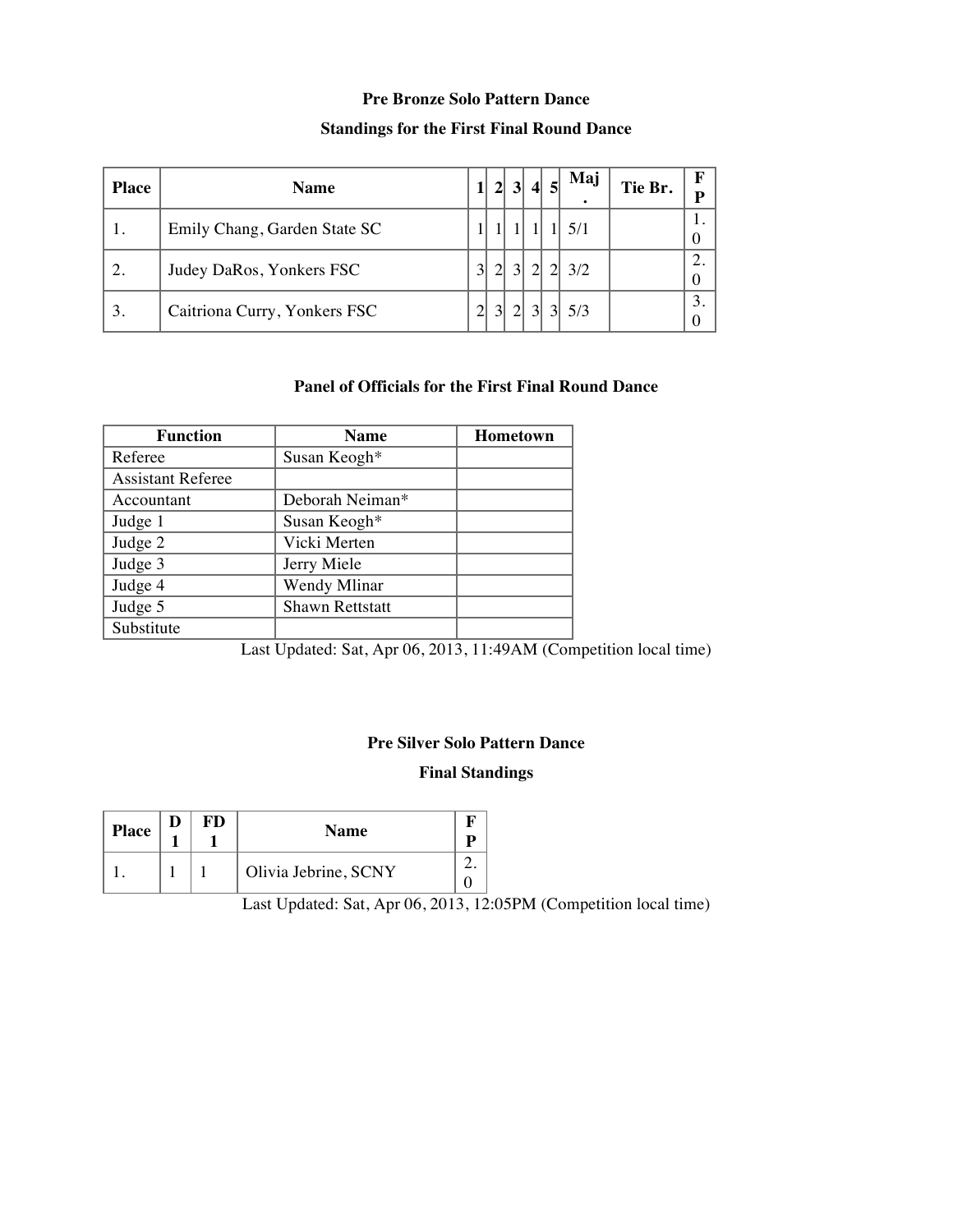#### **Pre Silver Solo Pattern Dance**

#### **Standings for the First Dance**

| <b>Place</b> | <b>Name</b>          |  | 4 | 5 | Maj | Tie Br. |  |
|--------------|----------------------|--|---|---|-----|---------|--|
|              | Olivia Jebrine, SCNY |  |   |   |     |         |  |

#### **Panel of Officials for the First Dance**

| <b>Function</b>          | <b>Name</b>     | <b>Hometown</b> |
|--------------------------|-----------------|-----------------|
| Referee                  | Susan Keogh*    |                 |
| <b>Assistant Referee</b> |                 |                 |
| Accountant               | Deborah Neiman* |                 |
| Judge 1                  | Susan Keogh*    |                 |
| Judge 2                  | Lucy Brennan    |                 |
| Judge 3                  | Kathi Hochberg  |                 |
| Judge 4                  | Vicki Merten    |                 |
| Judge 5                  | Jerry Miele     |                 |
| Substitute               |                 |                 |

Last Updated: Sat, Apr 06, 2013, 12:05PM (Competition local time)

### **Pre Silver Solo Pattern Dance**

#### **Standings for the First Final Round Dance**

| <b>Place</b> | Name                 |  |  | 5 | Maj | Tie Br. |  |
|--------------|----------------------|--|--|---|-----|---------|--|
|              | Olivia Jebrine, SCNY |  |  |   |     |         |  |

### **Panel of Officials for the First Final Round Dance**

| <b>Function</b>          | <b>Name</b>            | <b>Hometown</b> |
|--------------------------|------------------------|-----------------|
| Referee                  | Susan Keogh*           |                 |
| <b>Assistant Referee</b> |                        |                 |
| Accountant               | Deborah Neiman*        |                 |
| Judge 1                  | Susan Keogh*           |                 |
| Judge 2                  | Vicki Merten           |                 |
| Judge 3                  | Jerry Miele            |                 |
| Judge 4                  | Wendy Mlinar           |                 |
| Judge 5                  | <b>Shawn Rettstatt</b> |                 |
| Substitute               |                        |                 |

Last Updated: Sat, Apr 06, 2013, 12:05PM (Competition local time)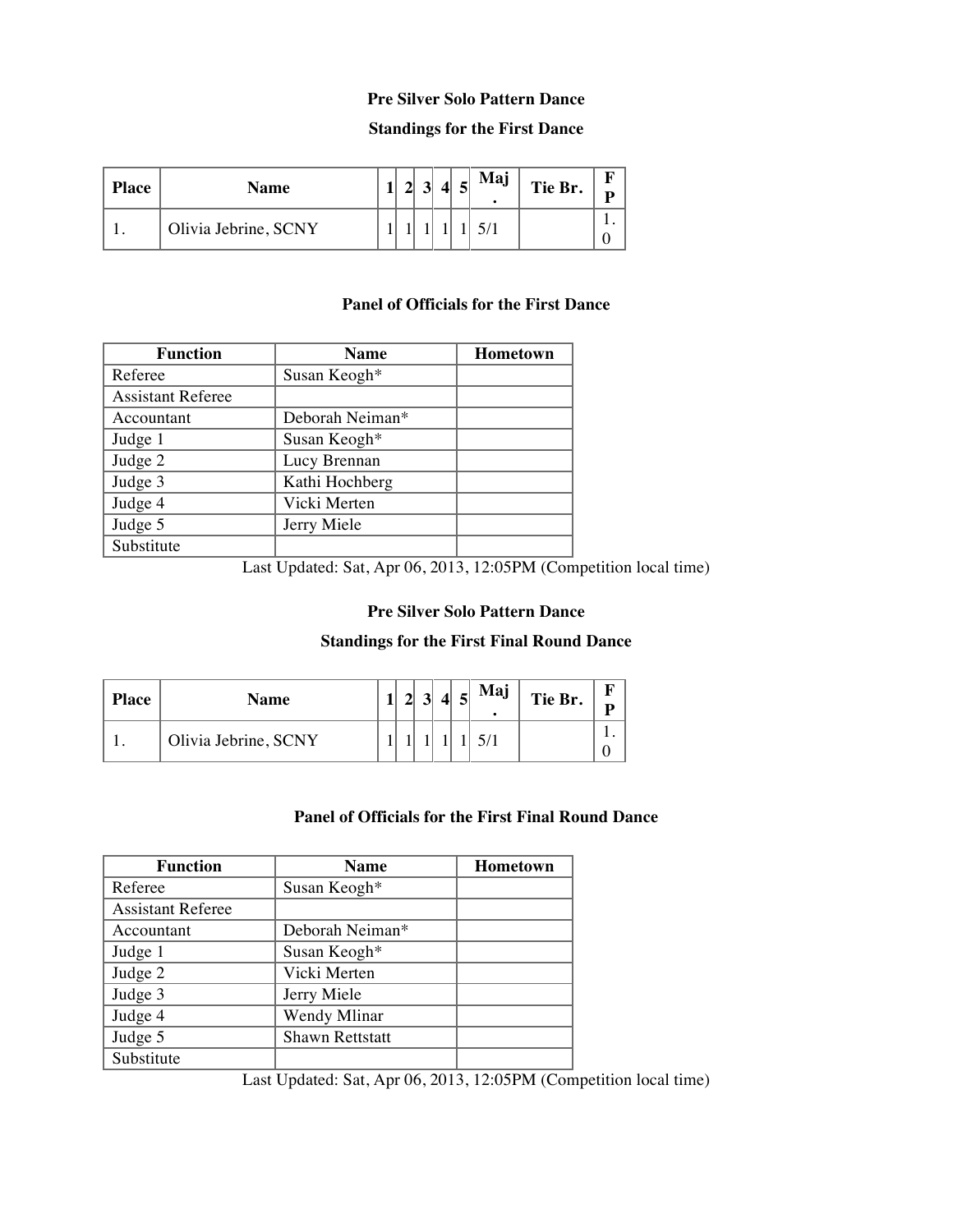# **Preliminary Solo Pattern Dance**

### **Final Standings**

| <b>Place</b> | D | FD | <b>Name</b>                        | ח |
|--------------|---|----|------------------------------------|---|
|              |   |    | Howard Zhao, SCNY                  |   |
|              |   |    | Francesca Cilluffo, Great Neck FSC |   |

Last Updated: Sat, Apr 06, 2013, 11:35AM (Competition local time)

# **Preliminary Solo Pattern Dance**

### **Standings for the First Dance**

| <b>Place</b> | <b>Name</b>                        |        | $\overline{2}$ | $\vert 3 \vert$ | $\vert$ | $\vert$ | Mai<br>$\bullet$ | Tie Br. | D   |
|--------------|------------------------------------|--------|----------------|-----------------|---------|---------|------------------|---------|-----|
|              | Howard Zhao, SCNY                  |        |                |                 |         |         |                  |         | . . |
| <u>L</u> .   | Francesca Cilluffo, Great Neck FSC | $\sim$ |                |                 |         |         |                  |         | ـ _ |

# **Panel of Officials for the First Dance**

| <b>Function</b>          | <b>Name</b>     | <b>Hometown</b> |
|--------------------------|-----------------|-----------------|
| Referee                  | Susan Keogh*    |                 |
| <b>Assistant Referee</b> |                 |                 |
| Accountant               | Deborah Neiman* |                 |
| Judge 1                  | Susan Keogh*    |                 |
| Judge 2                  | Lucy Brennan    |                 |
| Judge 3                  | Kathi Hochberg  |                 |
| Judge 4                  | Vicki Merten    |                 |
| Judge 5                  | Jerry Miele     |                 |
| Substitute               |                 |                 |

Last Updated: Sat, Apr 06, 2013, 11:35AM (Competition local time)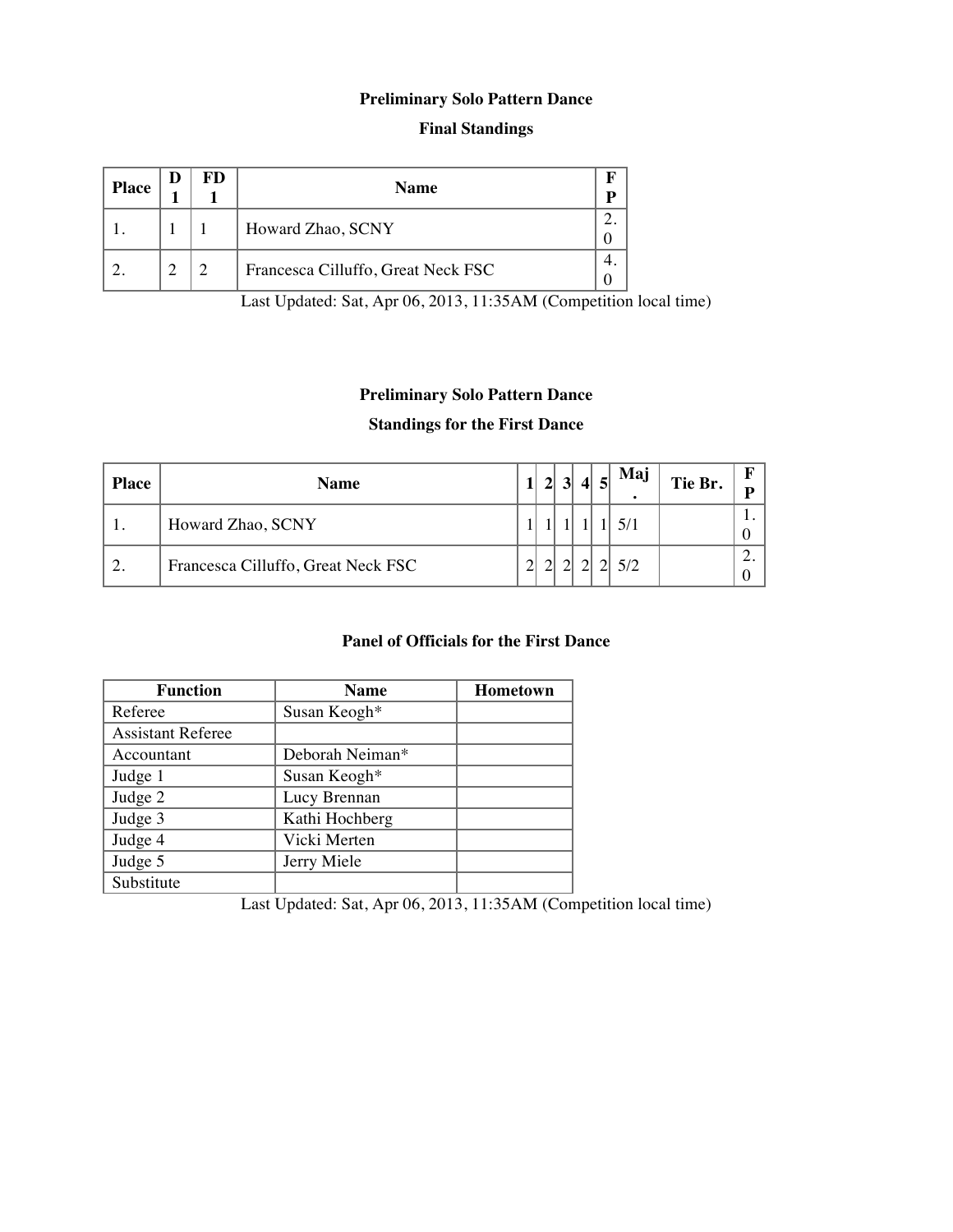#### **Preliminary Solo Pattern Dance**

## **Standings for the First Final Round Dance**

| <b>Place</b> | <b>Name</b>                        |        | $\overline{2}$ | $\overline{\mathbf{3}}$ | $\vert$ | $\vert$ 5 $\vert$ | Mai<br>٠ | Tie Br. | D   |
|--------------|------------------------------------|--------|----------------|-------------------------|---------|-------------------|----------|---------|-----|
|              | Howard Zhao, SCNY                  |        |                |                         |         |                   |          |         | . . |
| ٠.           | Francesca Cilluffo, Great Neck FSC | $\sim$ |                |                         |         |                   |          |         | ٠.  |

# **Panel of Officials for the First Final Round Dance**

| <b>Function</b>          | <b>Name</b>            | <b>Hometown</b> |
|--------------------------|------------------------|-----------------|
| Referee                  | Susan Keogh*           |                 |
| <b>Assistant Referee</b> |                        |                 |
| Accountant               | Deborah Neiman*        |                 |
| Judge 1                  | Susan Keogh*           |                 |
| Judge 2                  | Vicki Merten           |                 |
| Judge 3                  | Jerry Miele            |                 |
| Judge 4                  | Wendy Mlinar           |                 |
| Judge 5                  | <b>Shawn Rettstatt</b> |                 |
| Substitute               |                        |                 |

Last Updated: Sat, Apr 06, 2013, 11:35AM (Competition local time)

#### **Silver Solo Pattern Dance**

#### **Final Standings**

| <b>Place</b> | D                        | FD                          | <b>Name</b>                      | FP        |
|--------------|--------------------------|-----------------------------|----------------------------------|-----------|
|              |                          |                             | Simone Kim, North Jersey FSC     | 2.0       |
| 2.           | $\overline{c}$           | $\mathcal{D}_{\mathcal{L}}$ | Ilana Sedaka, SCNY               | 4.0       |
| 3.           | 3                        | 3                           | Maxine Stern, SCNY               | 6.0       |
| 4.           | $\overline{4}$           | $\overline{4}$              | Verity Rees                      | 8.0       |
| 5.           | $\overline{\mathcal{L}}$ | 5                           | Julie Neerhout, North Jersey FSC | 10.0      |
| 6.           | 6                        | 6                           | Lucy Seavey, SCNY                | 12.0      |
| 7.           | 7                        | 7                           | Stephanie Achoa, Springdale FSC  | 14.0      |
|              |                          |                             | Jennifer Hsu, SCNY               | Withdrawn |

Last Updated: Sat, Apr 06, 2013, 12:28PM (Competition local time)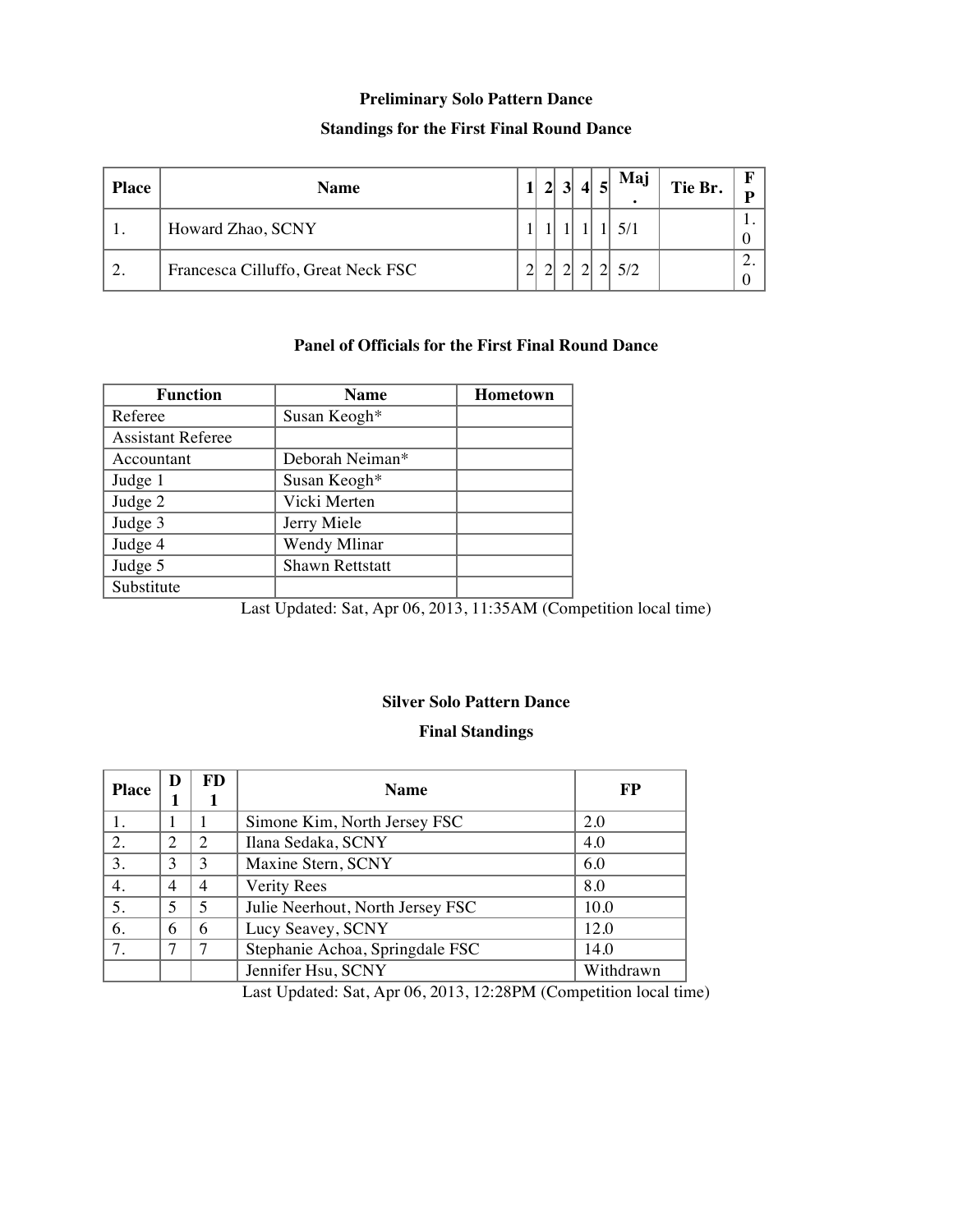# **Silver Solo Pattern Dance**

### **Standings for the First Dance**

| <b>Place</b> | <b>Name</b>                      | $1\vert$        | $2\vert$         | 3 <sup>l</sup>   | $\vert$        | $\overline{5}$ | Maj     | Tie Br.   | F<br>P         |
|--------------|----------------------------------|-----------------|------------------|------------------|----------------|----------------|---------|-----------|----------------|
| 1.           | Simone Kim, North Jersey FSC     |                 | $1\vert$         | $\overline{2}$   | 11             | $\overline{2}$ | 3/1     |           | 1.<br>$\theta$ |
| 2.           | Ilana Sedaka, SCNY               | $\overline{2}$  | $\left 4\right $ | $1\vert$         | $\overline{2}$ | 11             | 4/2     |           | 2.<br>$\Omega$ |
| 3.           | Maxine Stern, SCNY               | 3               | $\vert 3 \vert$  | 3 <sup>l</sup>   |                | 3 3            | 5/3     |           | 3.<br>0        |
| 4.           | <b>Verity Rees</b>               | $\vert 4 \vert$ | $\overline{2}$   | $6 \mid$         |                |                | 4 5 3/4 |           | 4.<br>$\Omega$ |
| 5.           | Julie Neerhout, North Jersey FSC | 5 <sup>1</sup>  | 6 <sup>1</sup>   | $\left 4\right $ | $\mathfrak{h}$ | 4 <sup>1</sup> | 4/5     |           | 5.<br>$\Omega$ |
| 6.           | Lucy Seavey, SCNY                | 6 <sup>l</sup>  | 5 <sup>l</sup>   | $\mathfrak{h}$   | 6              | 6              | 5/6     |           | 6.<br>$\Omega$ |
| 7.           | Stephanie Achoa, Springdale FSC  | $\overline{7}$  | 7 <sup>1</sup>   | 7 <sup>1</sup>   | 7 <sup>1</sup> |                | 7 5/7   |           | 7.<br>$\Omega$ |
|              | Jennifer Hsu, SCNY               |                 |                  |                  |                |                |         | Withdrawn |                |

### **Panel of Officials for the First Dance**

| <b>Function</b>          | <b>Name</b>            | <b>Hometown</b> |  |  |  |
|--------------------------|------------------------|-----------------|--|--|--|
| Referee                  | <b>Shawn Rettstatt</b> |                 |  |  |  |
| <b>Assistant Referee</b> |                        |                 |  |  |  |
| Accountant               | Deborah Neiman*        |                 |  |  |  |
| Judge 1                  | <b>Shawn Rettstatt</b> |                 |  |  |  |
| Judge 2                  | Lucy Brennan           |                 |  |  |  |
| Judge 3                  | Kathi Hochberg         |                 |  |  |  |
| Judge 4                  | Vicki Merten           |                 |  |  |  |
| Judge 5                  | Wendy Mlinar           |                 |  |  |  |
| Substitute               |                        |                 |  |  |  |

Last Updated: Sat, Apr 06, 2013, 12:28PM (Competition local time)